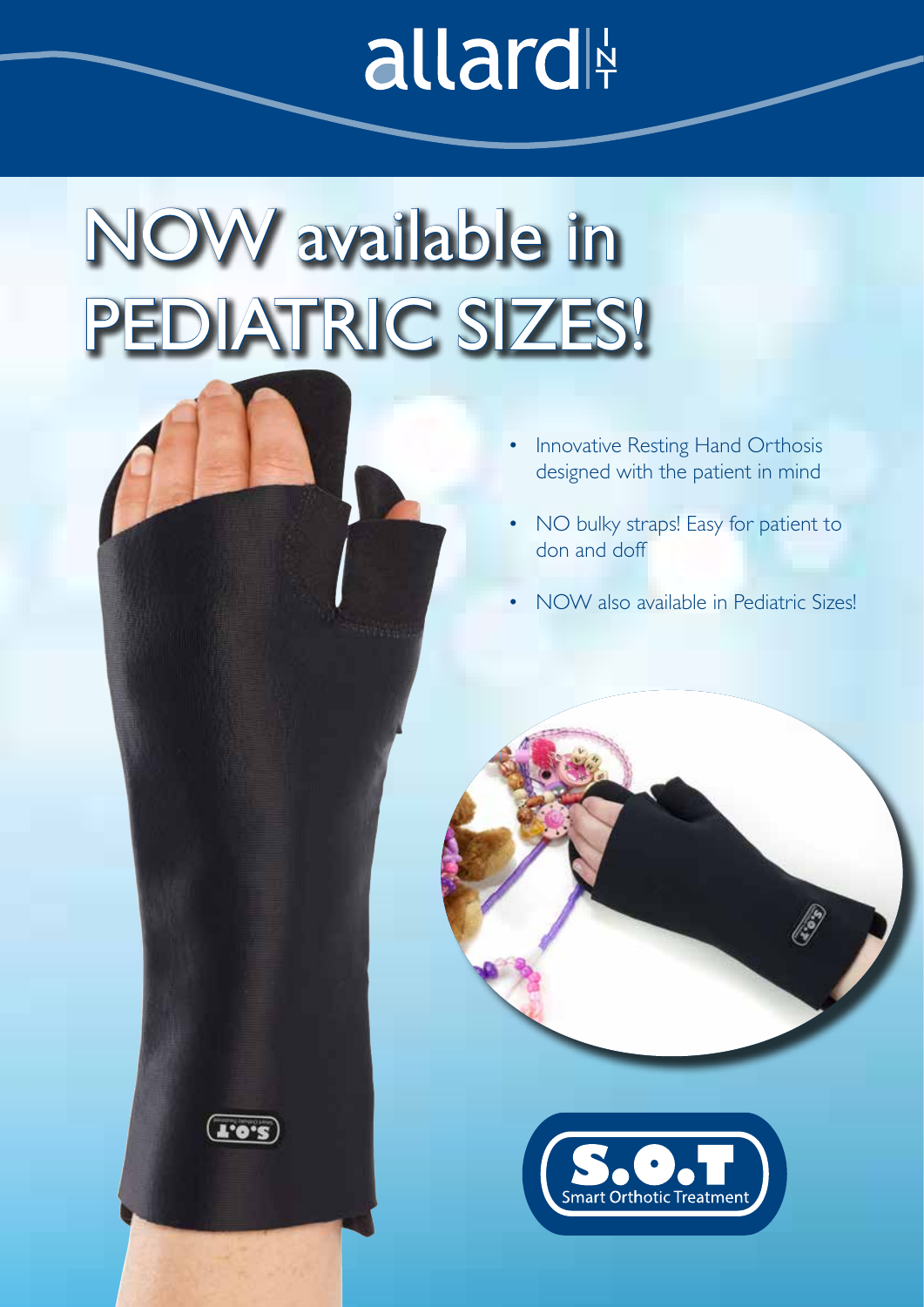### **BACKGROUND**

Many patients who have experienced a stroke, overtime may get a variety of complications, such as spasticity, paralysis, pain, loss of sensation, decreased proprioception and oedema of the hand and arm. These complications can cause a reduction of mobility in the hand and eventually contractures may develop (A). Therefore, it is important to start with orthotic treatment, along with hand therapy at an early stage, before spasticity is established, and contractures occur.



#### INTENDED USE

S.O.T is a resting splint designed for patients with spasticity or paresis of the hand and arm when the objective is to maintain or increase the mobility of the upper limb. The S.O.T is smooth, light weight and has an aluminium core that allows adjustment to the desired position. The aluminium core is embedded into polyethylene foam and covered with fabric. The brace is delivered in a resting position, this position offers relaxation to the hand and may also give pain relief to the patient, it also provides a good biomechanical position that may reduce the risk of flexor shortening at the wrist and fingers. Patients suffering with rheumatoid pain may benefit from S.O.T, as it prevents the hand from falling into unfavourable painful positions. The orthosis can be readjusted into a POSI or Intrinsic-Plus Position.

The main indications for S.O.T in a resting position are, stroke, CP, rheumatoid arthritis, radialis paresis, muscular dystrophy, oedema, and plexus injury.

### MAINTAINED OR INCREASED ELONGATION OF LONG FLEXORS

- At contractures and deformities

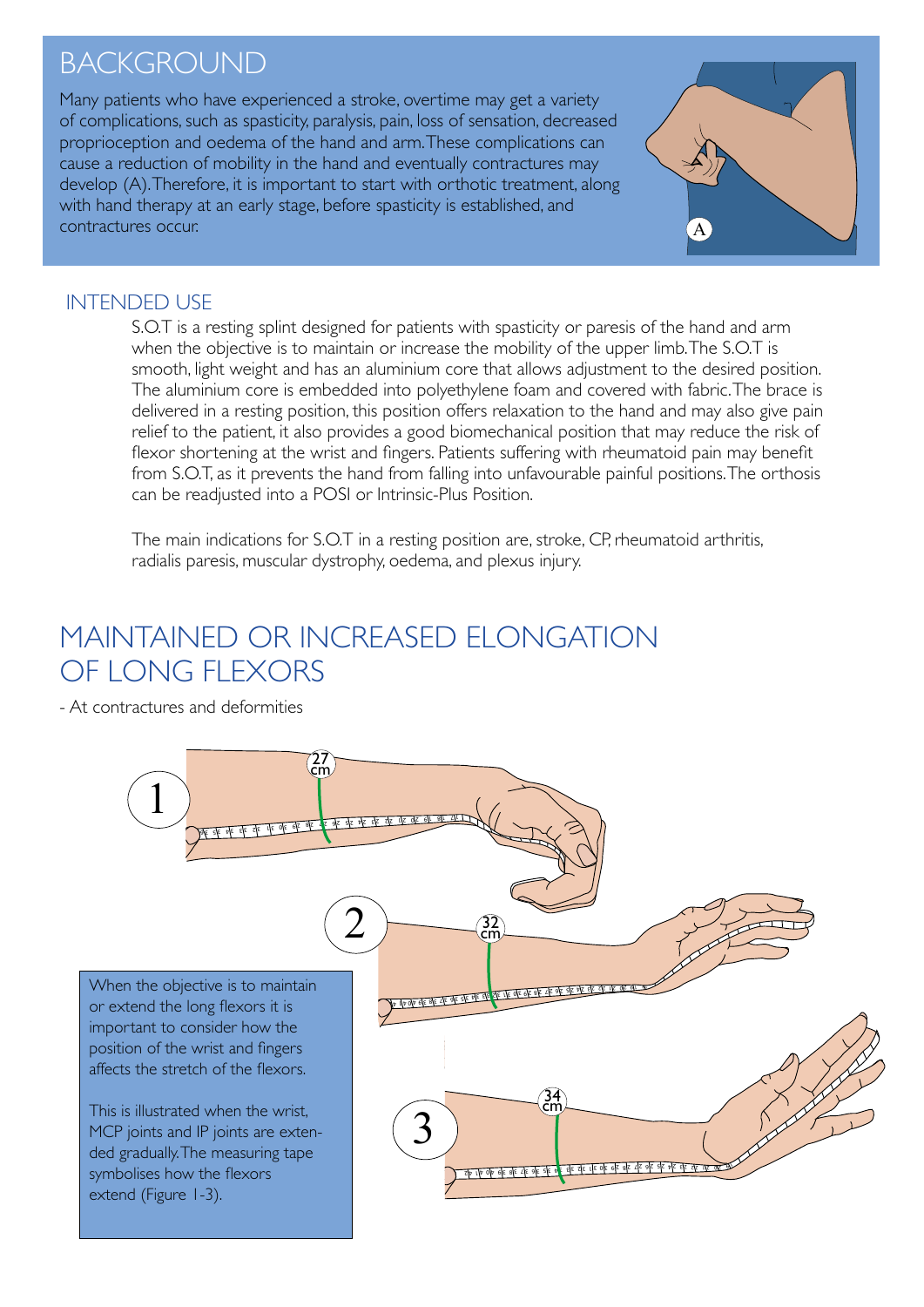#### RESTING POSITION SUPPORT FOR THE MCP- AND CMC- JOINTS IN THE THUMB

- **·** S.O.T Resting splint is supplied in a resting position. Figure 4 and 5 are a guide of how the wrist (4) and the fingers (5) generally should be positioned. An individual assessment of the patient should always be done before fitting.
- S.O.T Resting splint supports the arches of the hand (picture 6 -8) and the position of the thumb. The orthosis anatomic configuration supports the important thenar muscles, and the CMC and MCP joint. This is particularly important for the intended patient groups as the thumb tends to adduct at the CMC joint and hyperextend at the MCP joint.
- · S.O.T Resting splint increases the conditions for an effective grip ( Figure 8).



#### PREVENTS OR REDUCES THE RISK OF OEDEMA

Instead of conventional straps over the fingers, hand and arm (that can cause oedema) the S.O.T Resting Splint has a soft elasticated cover, which keeps the hand and arm in place. The pressuredistribution cover, in combination with an optimal position of the wrist and hand reduces the risk of oedema as it facilitates venous return. The material's smooth outer surface, and it's low profile allow the orthosis to fit under clothing (9). To provide firmer pressure over the wrist (for spasticity), the cover can be supplemented with the non-elastic wrist strap (10).



### BETTER POSITION OF THE FINGERS

S.O.T finger divider prevents skin irritations between the fingers. It also prevents ulnar/radial deviation at the fingers and contributes to a better position (Figure 11).



Using S.O.Ts wedges, the degree of stretching is changed during treatment to achieve gradual change.